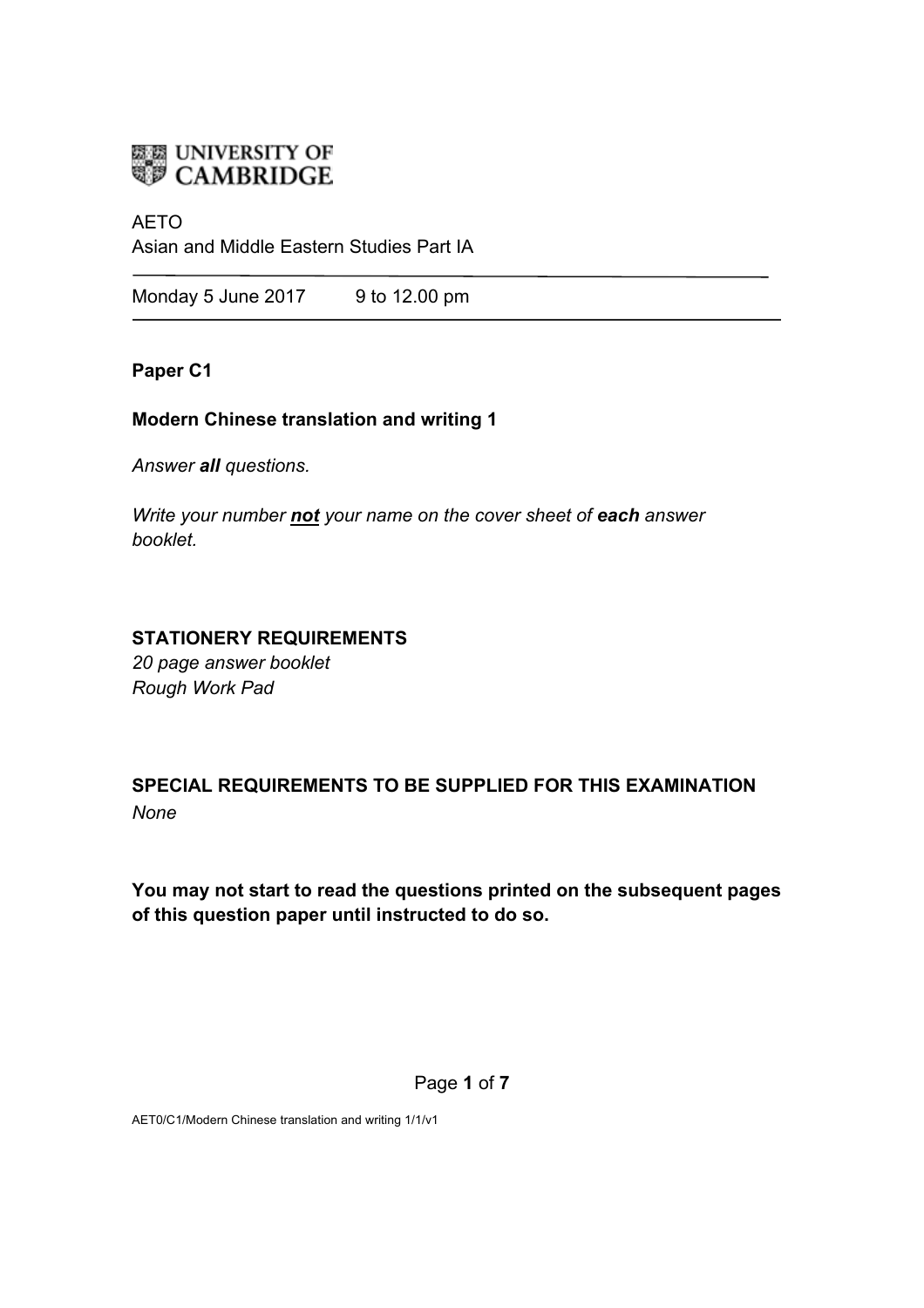## **1. Grammar**

## **A. [20 marks]**

After each of the following sentences, there is a word or phrase in brackets. In each sentence, there are four positions marked by A, B, C and D. Please indicate which you think is the most appropriate position  $- A$ , B, C or D – for the word in the brackets.

**Example:** (x) 他们 A 一起 B 去长城 C 旅游 D 过。 (没有)

If you think **A** is the most appropriate position for  $\forall x \notin Y$ , then write (x) **A** on your answer sheet.

(1) 有一次,我一个人提 A 很重的箱子去赶火车,因为我的脚受 B 伤了所以拿 箱子很吃力。这时,一个年轻人走 C 过来问 D 我: "你需要帮忙吗?"

(着)

(2) 他去旅游那几个月,妈妈担心 A 极了。每天只有接到他 B 电话,妈妈才放 C 了心,如果接不到电话,妈妈就睡 D 不着觉。

(得)

(3) 人人 A 有过丢东西的经历。丢东西的人希望有人 B 会 C 把东西还回来。如 果真的有人把东西还回来,D 丢东西的人一定非常感激。

(都)

(4) 西红柿炒鸡蛋是中国的一道家常菜,A 它好看,好吃,做起来 B 特别快。 我每次 C 想起西红柿炒鸡蛋, 就想到中国, 因为这道菜真 D 是太有中国特 色了。

(还)

#### Page **2** of **7**

AET0/C1/Modern Chinese translation and writing 1/2/v1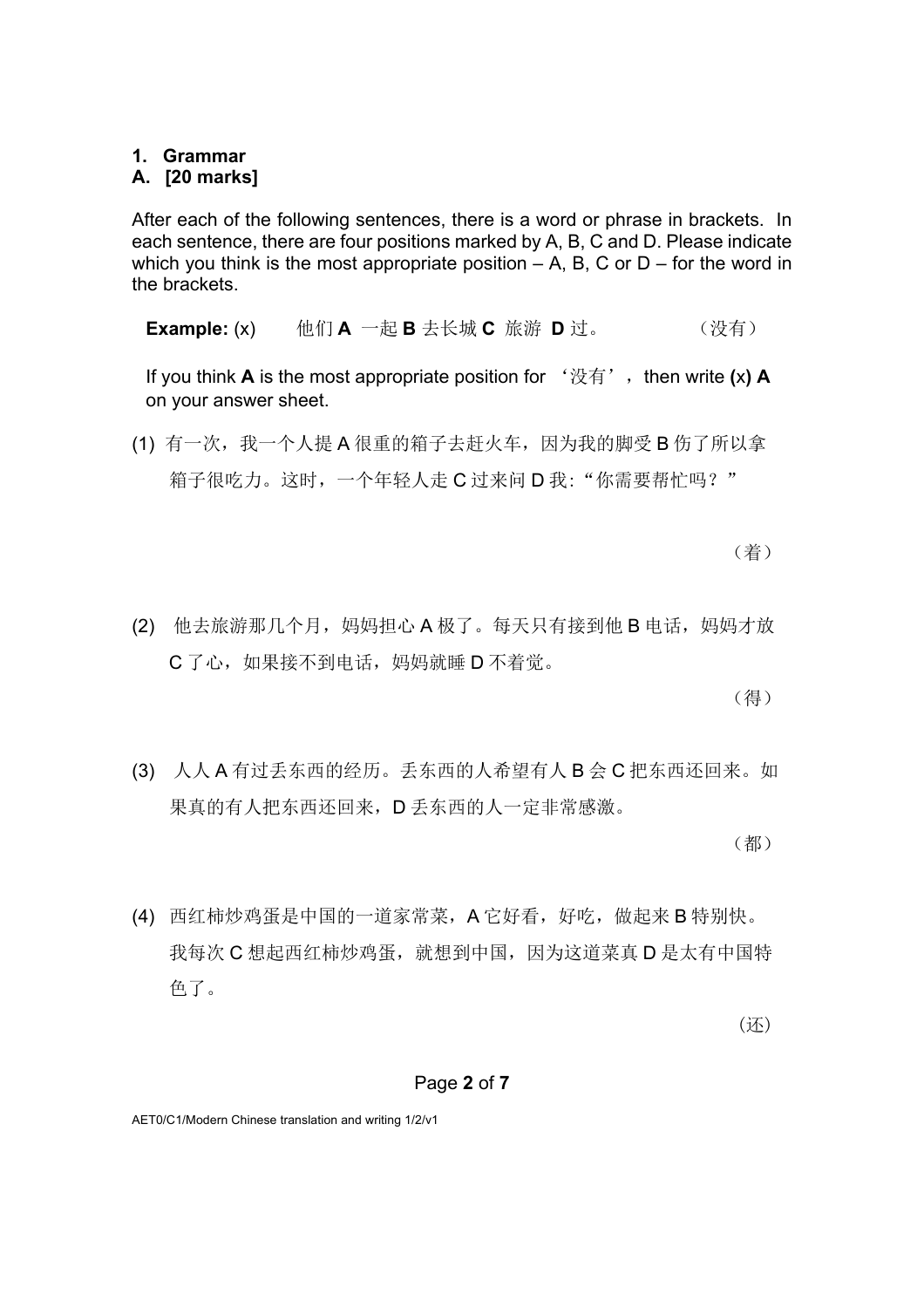(5) 小王: 我们不用带 A 那么多现金, 带卡 B 行了, 现在到处都有自动取款 机。

小李: 如果万一 C 找不到取款机怎么办呢? 我们还是 D 多带点儿现金吧。 (就)

(6) 真是对不起!A 你借给我的那辆自行车 B 小王给骑坏了。我 C 有个朋友会修 自行车,D 他明天过来帮我修好我再还给你,可以吗?

(叫)

(7) 我永远 A 也忘不了那次舞会。舞会开始好长 B 时间了,女同学一个接一个 C 被请去跳舞, 只有我一个人坐着, 觉得时间变得很漫长 D。

(地)

(8) 高中的时候,我们学校开了中文 A 课。我选择了学习中文,并且学了三 年。不过,真正 B 改变我人生 C, 却是高中毕业后在天津度过的那一年, 我 和那里的高中学生一起上课,那个经历给了我 D 很多信心, 所以我决定上大 学读中文专业。

(的)

(TURN OVER)

Page **3** of **7**

AET0/C1/Modern Chinese translation and writing 1/3/v1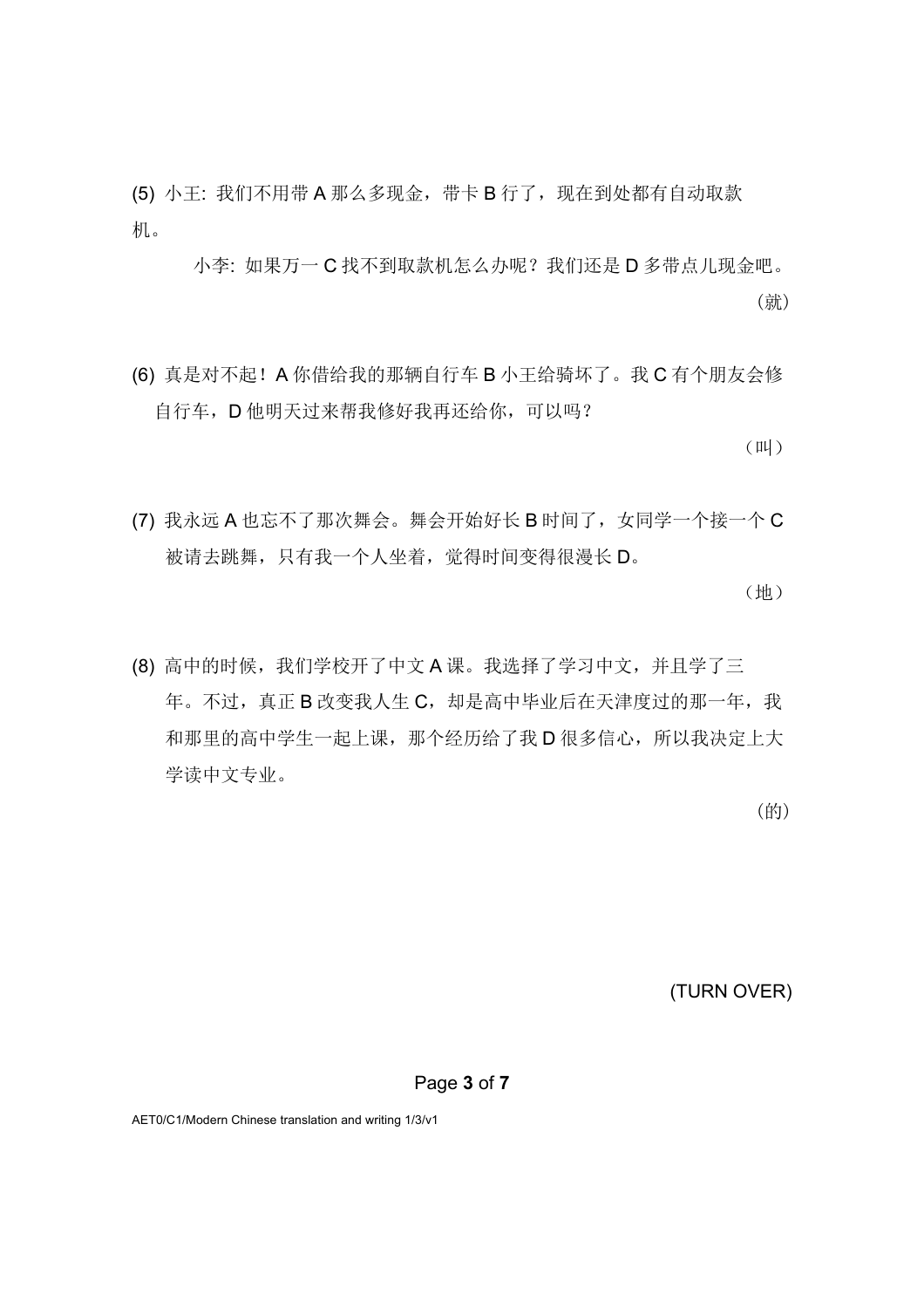- (9) 爷爷现在身体不好,不像 A 以前那样开心了。因为 B 他年轻的时候爱放风 筝,家里人就和他一起做风筝,C 看谁做得多,做得好。爷爷做的风筝一天 D 一天多,看着心爱的风筝,爷爷感觉又回到了年轻的时候,开心极了。 (比)
- (10) 有的人总是说 A, 等我有钱以后, 我一定要让父母过上 B 幸福生活; 等我买 房子、汽车以后,我一定不让自己这么辛苦 C。等孩子长大以后,我才会放 心 D。 他们一直在等, 觉得幸福在明天, 其实他们不知道, 快乐就在今天。 (了)

#### B. **Fill in the blanks [20 marks]**

There are blanks in the following sentences, and in each blank, ONE character is missing. Fill in the blanks with the most appropriate character.

**Example:** (x) 他的汉语\_\_\_\_\_\_\_我的英文好。

If you think  $\&$  is the most appropriate word for the blank, then write (x)  $\&$  on your answer sheet.

- (1) 他这几天牙疼得很厉害,\_\_\_\_\_\_饭\_\_\_\_\_\_不能吃了,真可怜。
- (2) 我的钥匙不见了,我到处找, 就是找不到。
- (3) 小时候,我就是喜欢玩儿,不知道学习的重要性,现在\_\_\_\_\_\_知道,可惜 有些晚了。
- (4) 想不到, 只学了一年汉语, 她 \_\_\_\_\_\_\_ 已经能用汉语写信了。
- (5) 我住的地方离公司很近,每天走路上班,用不\_\_\_\_\_\_\_坐车。

#### Page **4** of **7**

AET0/C1/Modern Chinese translation and writing 1/4/v1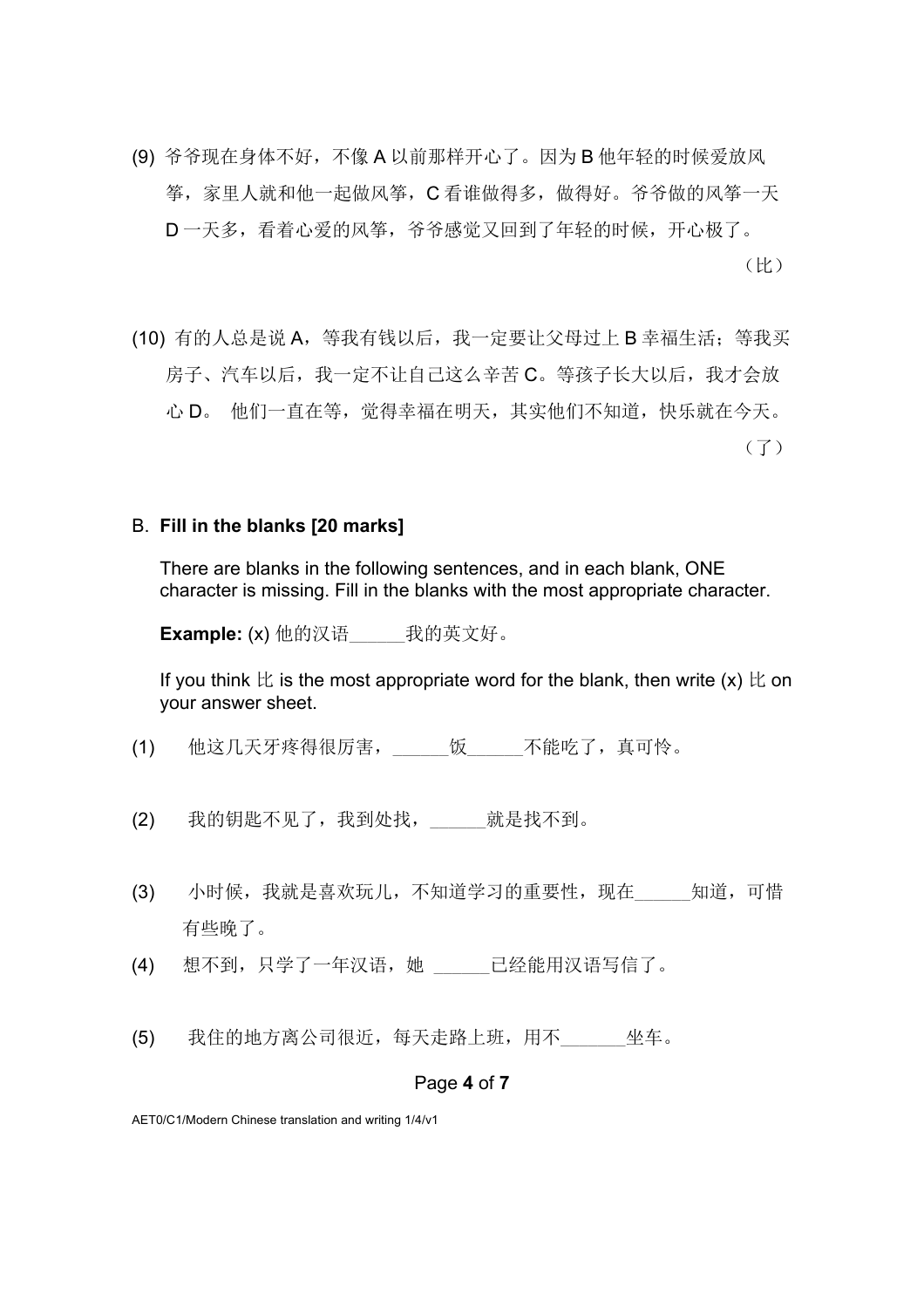- (6) 爬长城\_\_\_\_\_\_\_我学到了在学校里学不到的东西:人生正如爬长城,只要 努力,就会到达目的地。
- (7) 昨天下午我出去买牛奶,忘了带钱包了,身上\_\_\_\_\_\_分钱\_\_\_\_\_没有,幸 好遇见了个熟人,就跟他借了五镑钱。
- (8) \_\_\_\_\_\_要你的理由充足,我想他一定会同意的。
- (9) 今天的风真大,开了窗户以后,我们桌子上的书都 吹地上 了。
- (10) 他匆匆忙忙写好信,\_\_\_\_\_邮票贴在信封上就出门了。

# **2. Translation [30 marks]**

Translate the following sentences into Chinese; characters should be used. Where characters are incorrectly written or omitted, appropriate credit will be given if a correct transcription of the word is given in *pinyin.* 

(a) Perhaps when you hear this news, you'll be taken aback. It's really

unexpected that they didn't get married.

(b) The reason I came here is not to look for a job, but to study Chinese with those who are also very interested in Chinese culture.

(TURN OVER)

Page **5** of **7**

AET0/C1/Modern Chinese translation and writing 1/5/v1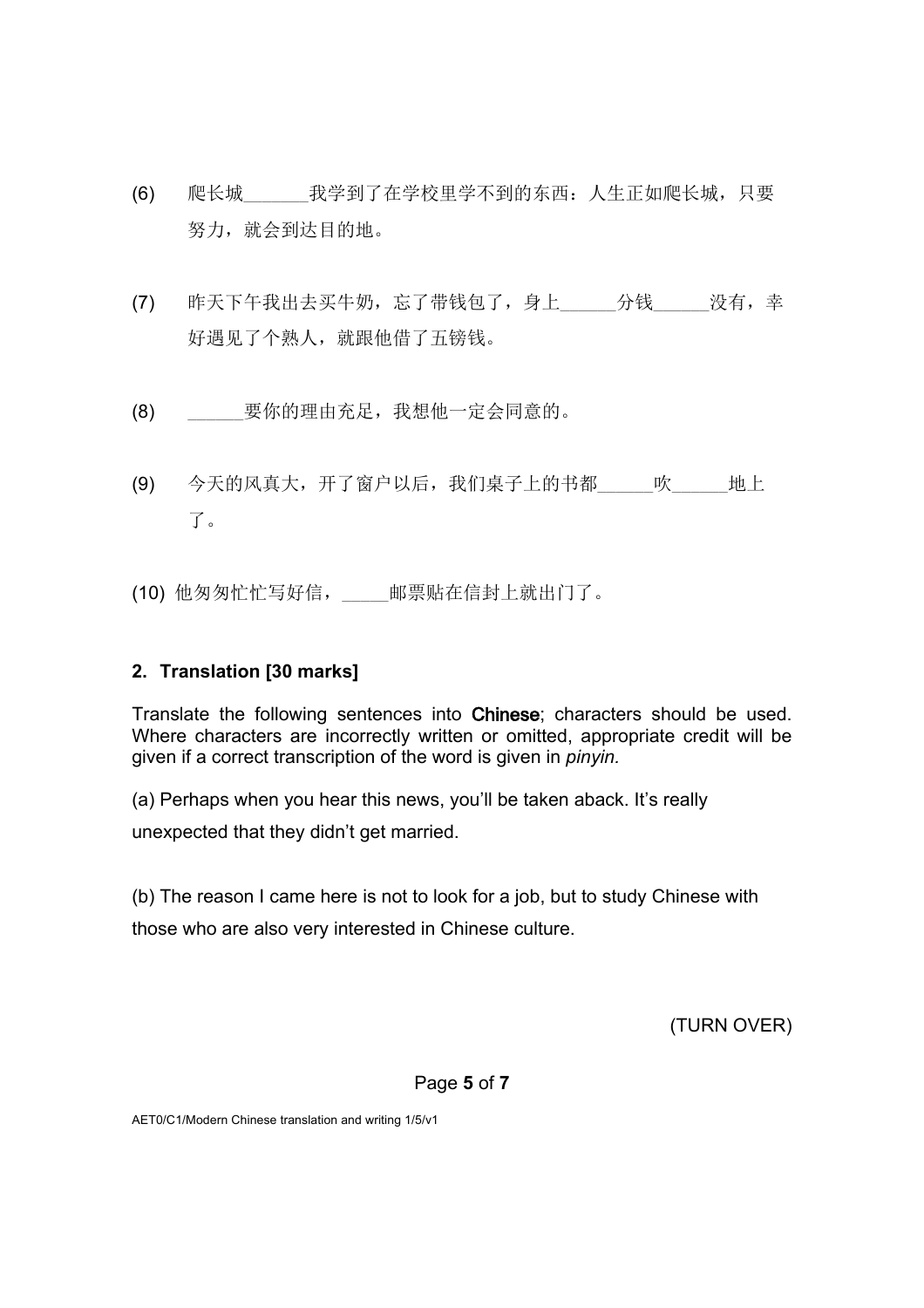(c) Young people in China have also started to like night life. Pubs and cafés are the places where many young people like to go in the evening.

(d) Although my room is a bit messy, I know where my things are. So, mum, you don't have to worry about whether my room is messy or not.

(e) When I first went to Beijing, I couldn't speak a word of Chinese. Having studied there for a year, I can now talk with Chinese people about many things.

- (f) A: I've heard that you went to France for Christmas with your family. Did you go there by aeroplane?
	- B. It was by ferry that we went to France.

(g) Today it was very busy on the road. I was nearly late for class. It was lucky I took the tube instead of the bus.

(h) Chinese is not an easy language to learn. But it'll get easier and easier if you keep on studying.

(i) He is a very good story-teller. Whenever he tells a story, everyone starts laughing.

(j) The China that I've seen has many differences with the China in my imagination.

#### Page **6** of **7**